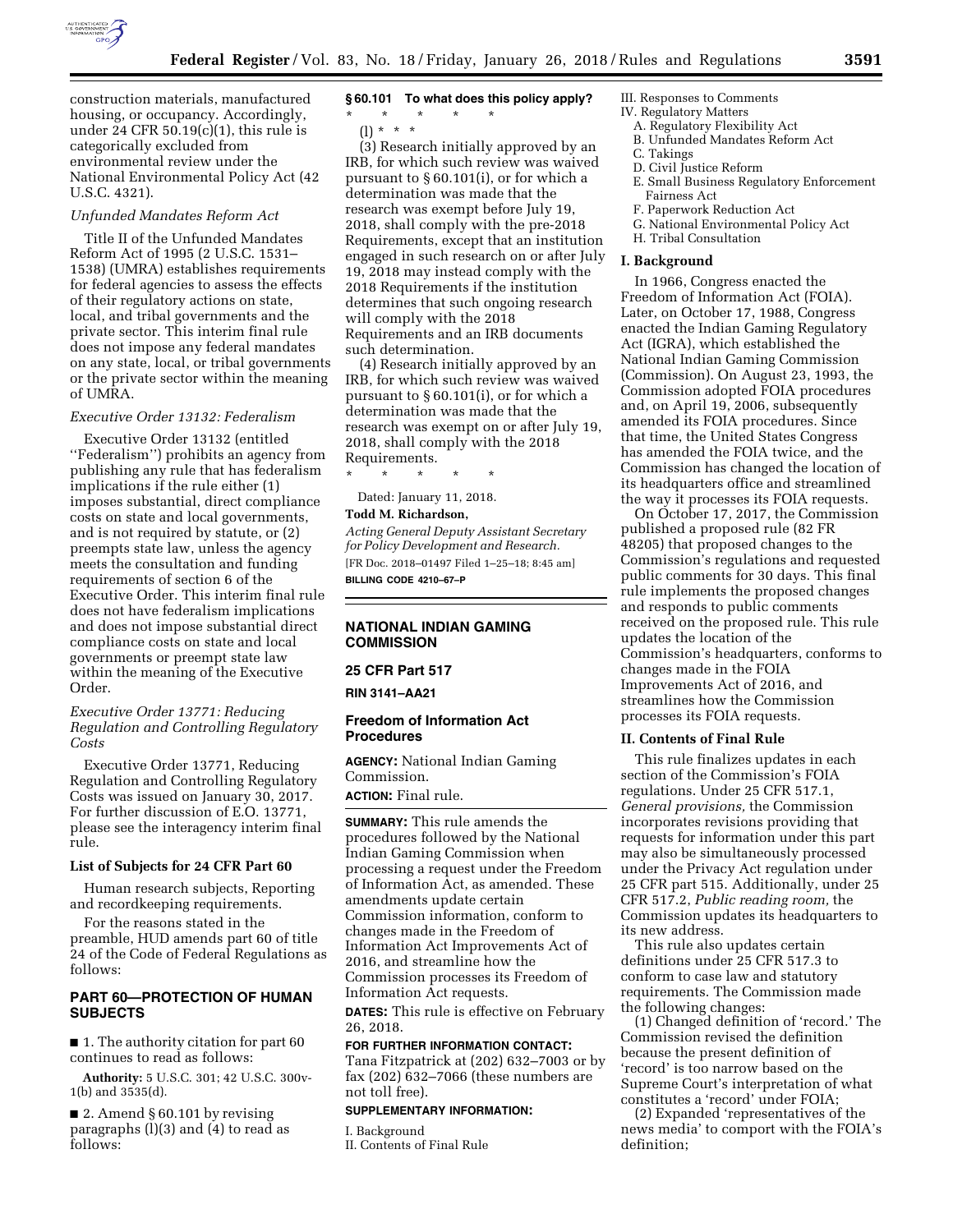(3) Updated 'confidential commercial information' to be consistent with case law;

(4) Updated 'direct costs' to incorporate statutory and OMB guidelines;

In addition, this rule updates the definition of 'duplication' to incorporate newer technologies and references to electronic records.

Section 517.4, *Requirements for making requests,* includes additional updates, as well. Section 517.4 updates include providing an electronic means of submitting FOIA requests and clarifying language for NIGC's search criteria. Finally, this section notifies requesters of their right to obtain the records they seek in their preferred form or format.

This rule updates section 517.5, *Responsibility for responding to requests,* by amending the standard the Commission uses when referring or consulting with another federal agency by providing the Commission's FOIA Office with broader discretion. In addition, the present § 517.6(d) is now § 517.5(c), which has been updated to remove a provision that suggests that requesters are required to make advance payments for FOIA requests. This rule also includes a modified provision under the new § 517.5(d), presently located under 25 CFR 517.6(e), which now defines 'adverse determination' and requires the Commission to inform the requester of dispute resolution services. Finally, § 517.5 now includes a new provision for 'coordination', which is designed to protect the personal privacy interests of certain individuals.

This rule incorporates several updates to § 517.6, *Timing of responses to requests.* First, the Commission must now notify the requester of his or her right to seek dispute resolution services from the Office of Government Information Services, which is now consistent with the FOIA Improvements Act of 2016. Second, this section expands methods of communication to include electronic methods. Finally, this rule removes duplicative timeline information in this section and inserts requirements for expedited review that codify provisions under FOIA.

Section 517.7, *Confidential commercial information,* is updated to include the requirements of Executive Order 12600, *Pre-disclosure Notification Procedures for Confidential Commercial Information.* Exec. Order No. 12600, 52 FR 23781 (June 23, 1987). Section 517.7(a) is revised to state that when a submitter provides confidential commercial information to the Commission, rather than solely the FOIA Officer, then the FOIA Officer

shall provide notice of a FOIA request or administrative appeal encompassing the confidential commercial information if required to be disclosed under FOIA. Section 517.7(b) is amended to remove 'substantial harm' as there is more than one standard for allowing information to be withheld under FOIA. Additionally, § 517.7(c) is amended to allow the FOIA Officer additional flexibility in determining whether to notify a submitter, particularly on whether or not other FOIA exemptions may apply to their request.

Section 517.8, *Appeals,* is updated to lengthen the amount of time a requester has to appeal an adverse agency determination from 30 working days after notification to 90 days after the date of the adverse determination. In addition, this section is amended to include a notice of the availability of dispute resolution services. Section 517.8 also updates the methods by which the Commission accepts appeals by including an option for electronic submission of appeals. Finally, this section now includes the addition of an exhaustion requirement, stating that requesters must generally seek an administrative appeal prior to filing a complaint in federal court.

Last, § 517.9, *Fees,* is updated to conform to requirements of the FOIA Improvements Act of 2016 that restrict when agencies are permitted to charge fees when statutory timelines are not met. This section is also updated to include references to additional methods of duplication and a statement that the requester may select the form or format in which a record is provided. Section 517.9(b)(2) is amended to include a reference to 16% as the appropriate percentage for benefits, on top of the employee's basic pay, being charged for search fees. Additionally, § 517.9(b)(2)(ii) is amended by removing language stating that the Commission is not required to alter or develop programming to conduct computer searches. Finally, this section now includes a reference to the Commission's debt collection regulations.

## **III. Responses to Comments**

#### *A. Removal of the Definition 'Record'*

Commenters on the proposed rule expressed concern for the removal of the definition 'record.' Commenters noted that the term 'record' is used throughout the regulation and 'describes what is being sought in a FOIA request.' Commenters also stated that federal agencies have the discretion to adopt their own definitions of 'record,' including the Department of Interior.

Finally, commenters suggest the Commission re-insert its present definition of 'record,' as it adequately describes the scope of materials that can be requested under FOIA.

*Response:* The Commission agrees with commenters that a definition of ''record'' is needed, but disagrees that the current definition should be maintained because the present definition does not adequately encompass the Supreme Court's interpretation of 'record' for the purposes of FOIA requests. The current regulation uses the definition of record from the Federal Records Act (FRA), 44 U.S.C.A. section 3301. However, under *Dep't of Justice* v. *Tax Analysts,* 492 U.S. 136, 144–145 (1989), the Supreme Court construed agency records requested under FOIA to be (1) either created or obtained by an agency and (2) under agency control at the time the request is made. Although the Supreme Court's definition overlaps with the FRA definition, Congress created the FRA for record management purposes and not for purposes of providing the public information on public policy, as is the purpose of FOIA. Thus, if information is under the control of the agency, it will be subject to the FOIA regardless of whether it would otherwise be 'appropriate for preservation.' *See* Department of Justice, *FOIA Update Vol. II, No. 1: What is an*  ''*Agency Record?*'' (January 1, 1980).

Rather than maintain the current definition, then, the Commission adopts a definition of 'record' that reflects these considerations.

### **IV. Regulatory Matters**

#### *A. Regulatory Flexibility Act*

The Commission certifies that the proposed rule will not have a significant economic impact on a substantial number of small entities under the Regulatory Flexibility Act (5 U.S.C. 601 *et seq.*). The factual basis for this certification is as follows: This rule is procedural in nature and will not impose substantive requirements that would be considered impacts within the scope of the Act.

#### *B. Unfunded Mandates Reform Act*

The Commission is an independent regulatory agency, and, as such, is exempt from the Unfunded Mandates Reform Act, 2 U.S.C. 1501 *et seq.* 

#### *C. Takings*

In accordance with Executive Order 12630, the Commission has determined that this proposed rule does not have significant takings implications. A takings implication assessment is not required.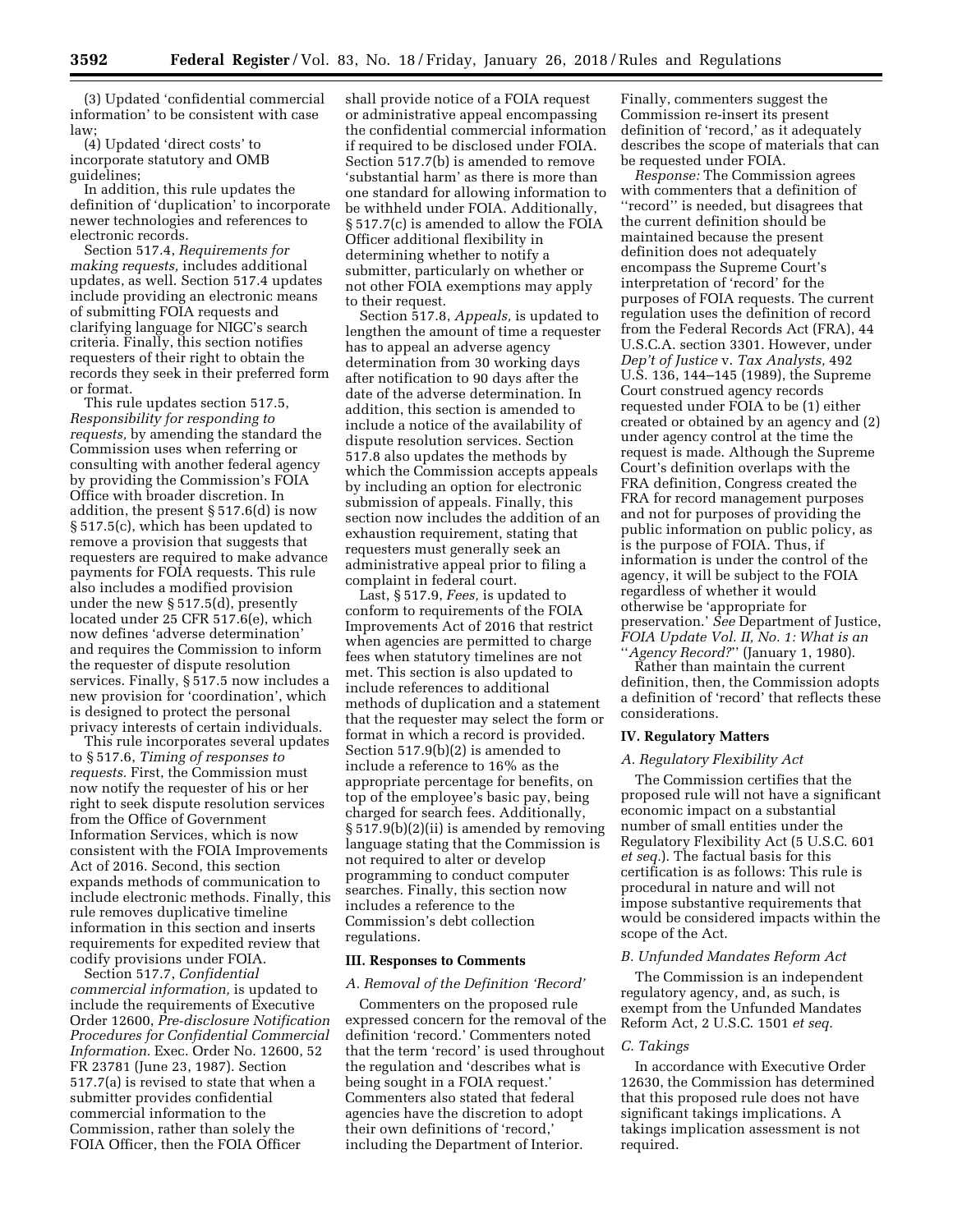# *D. Civil Justice Reform*

In accordance with Executive Order 12988, the Commission has determined that the rule does not unduly burden the judicial system and meets the requirements of sections 3(a) and 3(b)(2) of the Executive Order.

# *E. Small Business Regulatory Enforcement Fairness Act*

The proposed rule is not a major rule under 5 U.S.C. 804(2), the Small Business Regulatory Enforcement Fairness Act. The proposed rule will not result in an annual effect on the economy of more than \$100 million per year; a major increase in costs or prices for consumers, individual industries, Federal, State, or local government agencies, or geographic regions; or significant adverse effects on competition, employment, investment, productivity, innovation, or on the ability of U.S. based enterprises.

### *F. Paperwork Reduction Act*

The proposed rule does not contain any information collection requirements for which the Office of Management and Budget approval under the Paperwork Reduction Act (44 U.S.C. 3501–3520) would be required.

# *G. National Environmental Policy Act*

The Commission has determined that the proposed rule does not constitute a major Federal Action significantly affecting the quality of the human environment and that no detailed statement is required pursuant to the National Environmental Policy Act of 1969.

# *H. Tribal Consultation*

The National Indian Gaming Commission is committed to fulfilling its tribal consultation obligations whether directed by statute or administrative action such as Executive Order (E.O.) 13175 (Consultation and Coordination with Indian Tribal Governments)—by adhering to the consultation framework described in its Consultation Policy published July 15, 2013. The NIGC's consultation policy specifies that it will consult with tribes on Commission Action with Tribal Implications, which is defined as: Any Commission regulation, rulemaking, policy, guidance, legislative proposal, or operational activity that may have a substantial direct effect on an Indian tribe on matters including, but not limited to the ability of an Indian tribe to regulate its Indian gaming; an Indian Tribe's formal relationship with the Commission; or the consideration of the Commission's trust responsibilities to Indian tribes. The changes proposed in

this final rule do not fall into any of those categories. Many of the changes are required by law and those that are not are being done to improve our FOIA process, which affects the public in general. Accordingly, the Commission did not consult with tribal governments on these changes. The Commission, though, requested and welcomed any and all tribal comments to the final rule.

#### **List of Subjects in 25 CFR Part 517**

Administrative practice and procedure, Freedom of information.

■ For the reasons set forth in the preamble, the Commission revises 25 CFR part 517 to read as follows:

# **PART 517—FREEDOM OF INFORMATION ACT PROCEDURES**

Sec.

- 517.1 General provisions.
- 517.2 Public reading room.
- 517.3 Definitions.
- 517.4 Requirements for making requests.
- 517.5 Responsibility for responding to requests.
- 517.6 Timing of responses to requests.
- 517.7 Confidential commercial information.
- 517.8 Appeals.
- 517.9 Fees.

#### **Authority:** 5 U.S.C. 552

# **§ 517.1 General provisions.**

This part contains the regulations the National Indian Gaming Commission (Commission) follows in implementing the Freedom of Information Act (FOIA), 5 U.S.C. 552. These regulations provide procedures by which you may obtain access to records compiled, created, and maintained by the Commission, along with procedures the Commission must follow in response to such requests for records. These regulations should be read together with the FOIA, which provides additional information about access to records maintained by the Commission. Requests made by individuals for records about themselves under the Privacy Act of 1974, 5 U.S.C. 552(a), are processed in accordance with the Commission's Privacy Act regulations, 25 CFR part 515, as well as under this part.

#### **§ 517.2 Public reading room.**

Records that are required to be maintained by the Commission shall be available for public inspection and copying at 90 K Street NE, Suite 200, Washington, DC 20002. Reading room records created on or after November 1, 1996, shall be made available electronically via the Commission's website.

#### **§ 517.3 Definitions.**

(a) *Commercial use requester* means a requester seeking information for a use or purpose that furthers the commercial, trade, or profit interests of himself or the person on whose behalf the request is made, which can include furthering those interests through litigation. In determining whether a request properly belongs in this category, the FOIA Officer shall determine the use to which the requester will put the documents requested. Where the FOIA Officer has reasonable cause to doubt the use to which the requester will put the records sought, or where that use is not clear from the request itself, the FOIA Officer shall contact the requester for additional clarification before assigning the request to a specific category.

(b) *Confidential commercial information* means records or information provided to the government by a submitter that arguably contains material exempt from disclosure under Exemption 4 of the FOIA.

(c) *Direct costs* mean those expenditures by the Commission actually incurred in searching for and duplicating (and, in the case of commercial use requests, reviewing) records in response to the FOIA request. Direct costs include the salary of the employee or employees performing the work (*i.e.,* the basic rate of pay for the employee plus 16 percent of that rate to cover benefits) and the cost of operating computers and other electronic equipment, such as photocopiers and scanners. Direct costs do not include overhead expenses, such as the cost of space, heating, or lighting of the facility in which the records are stored.

(d) *Duplication* refers to the process of making a copy of a record, or the information contained in it, necessary to respond to a FOIA request. Such copies can take the form of, among other things, paper copy, microfilm, audiovisual materials, or electronic records (*e.g.,* compact discs or USB flash drives). The copies provided shall be in a form that is reasonably usable by the requester.

(e) *Educational institution* refers to a preschool, a public or private elementary school, an institute of undergraduate higher education, an institute of graduate higher education, an institute of professional education, or an institute of vocational education which operates a program of scholarly research. To qualify for this category, the requester must show that the request is authorized by and is made under the auspices of a qualifying institution and that the records are not sought for a commercial use, but are sought to further scholarly research.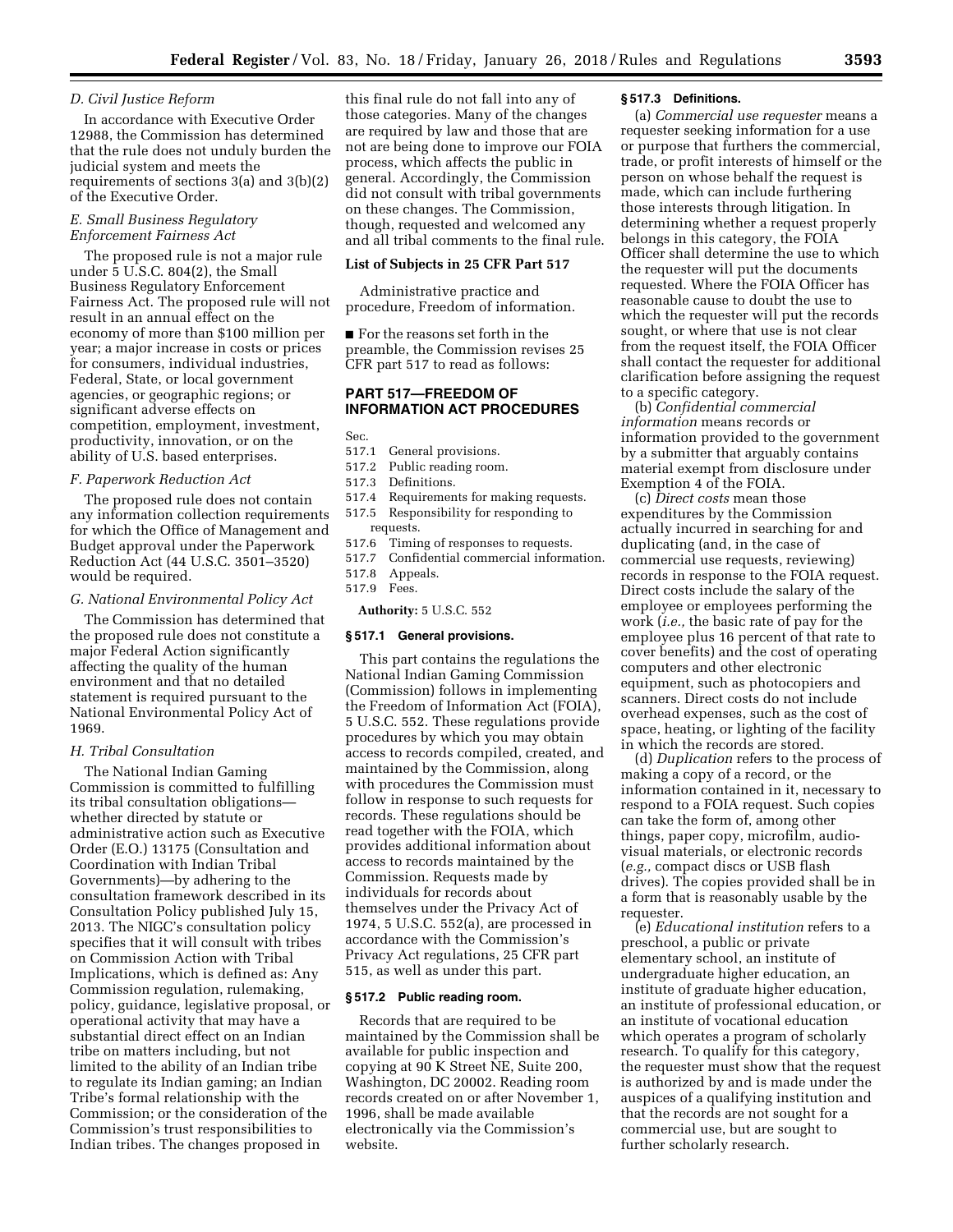(f) *Freedom of Information Act Officer*  means the person designated by the Chairman to administer the FOIA.

(g) *Non-commercial scientific institution* refers to an institution that is not operated on a ''commercial'' basis as that term is used in paragraph (a) of this section, and which is operated solely for the purpose of conducting scientific research the results of which are not intended to promote any particular product or industry. To qualify for this category, the requester must show that the request is authorized by and is made under the auspices of a qualifying institution and that the records are not sought for a commercial use, but are sought to further scholarly research.

(h) *Record* means an agency record that is either created or obtained by an agency and is under agency control at the time of the FOIA request.

(i) *Representative of the news media*  means any person or entity that gathers information of potential interest to a segment of the public, uses editorial skills to turn the raw materials into a distinct work, and distributes that work to an audience. The term ''news'' means information that is about current events or that would be of current interest to the public. Examples of news media entities include television or radio stations that broadcast ''news'' to the public at large and publishers of periodicals that disseminate ''news'' and make their products available for purchase by or free distribution to the general public, including news organizations that disseminate solely on the internet. For a ''freelance journalist'' to be regarded as working for a news organization, the requester must demonstrate a solid basis for expecting publication through that organization, such as a publication contract. Absent such showing, the requester may provide documentation establishing the requester's past publication record. To qualify for this category, the requester must not be seeking the requested records for a commercial use. However, a request for records supporting a newsdissemination function shall not be considered to be for a commercial use.

(j) *Requester* means any person, including an individual, Indian tribe, partnership, corporation, association, or public or private organization other than a Federal agency, that requests access to records in the possession of the Commission.

(k) *Review* means the process of examining a record in response to a FOIA request to determine if any portion of that record may be withheld under one or more of the FOIA Exemptions. It also includes processing any record for disclosure, for example,

redacting information that is exempt from disclosure under the FOIA. Review time includes time spent considering any formal objection to disclosure made by a business submitter under § 517.7(c). Review time does not include time spent resolving general legal or policy issues regarding the use of FOIA Exemptions.

(l) *Search* refers to the time spent looking for material that is responsive to a request, including page-by-page or line-by-line identification of material within a document and also includes reasonable efforts to locate and retrieve information from records maintained in electronic form or format. The FOIA Officer shall ensure that searches are conducted in the most efficient and least expensive manner reasonably possible.

(m) *Submitter* means any person or entity who provides information directly or indirectly to the Commission. The term includes, but is not limited to, corporations, Indian tribal governments, state governments and foreign governments.

(n) *Working day* means a Federal workday that does not include Saturdays, Sundays, or Federal holidays.

#### **§ 517.4 Requirements for making requests.**

(a) *How to make a FOIA request.*  Requests for records made pursuant to the FOIA must be in writing. Requests may be mailed, dropped off in person, or faxed to (202) 632–7066 (not a toll free number). Requests that are dropped off in person should be made at 90 K Street NE, Suite 200, Washington, DC 20002 during the hours of 9 a.m. to 12 noon and 2 p.m. to 5 p.m. Requests that are mailed should be sent to NIGC Attn: FOIA Officer, 1849 C Street NW, Mail Stop #1621, Washington, DC 20240. Requests may also be sent via electronic mail addressed to *[FOIARequests@](mailto:FOIARequests@nigc.gov) [nigc.gov](mailto:FOIARequests@nigc.gov)* or submitted through the Commission's website.

(b) *First person requests for records.* If the requester is making a request for records about himself/herself, the requester must provide verification of identity. Verification requirements are described in 25 CFR 515.3.

(c) *Requests for records about another individual.* If the requester is making a request for records about another individual, the requester may receive greater access by submitting either a notarized authorization signed by that individual, a declaration made in compliance with the requirements set forth in 28 U.S.C. 1746 by that individual authorizing disclosure of the records to the requester or by submitting proof that the individual is deceased

(for example, a copy of the death certificate or a copy of the obituary).

(d) *Description of records sought.*  Requests for records shall describe the records requested with as much specificity as possible to enable Commission employees to locate the information requested with a reasonable amount of effort. Whenever possible, the request should describe the subject matter of the records sought, the time periods in which the records were generated, and any tribe or tribal gaming facility with which they were associated. Before submitting a request, requesters may contact the Commission's FOIA contact or FOIA Public Liaison to discuss the records being sought and receive assistance describing the records. If after receiving a request the FOIA Officer determines that it does not reasonably describe the records sought, the FOIA Officer must inform the requester of what additional information is needed or why the request is otherwise insufficient. Requesters who are attempting to reformulate or modify such a request may discuss their request with the Commission's FOIA contact or FOIA Public Liaison. If a request does not reasonably describe the records sought, the agency's response to the request may be delayed.

(e) *Agreement to pay fees.* Requests shall also include a statement indicating the maximum amount of fees the requester is willing to pay to obtain the requested information, or a request for a waiver or reduction of fees. If the requester is requesting a waiver or reduction of fees the requester must include justification for such waiver or reduction (see § 517.9(c) for more information). If the request for a fee waiver is denied, the requester will be notified of this decision and advised that fees associated with the processing of the request will be assessed. The requester must send an acknowledgment to the FOIA Officer indicating his/her willingness to pay the fees. Absent such acknowledgment within the specified time frame, the request will be considered incomplete, no further work shall be done, and the request will be administratively closed.

(f) *Form or format of records requested.* Requesters may specify their preferred form or format (including electronic formats) for the records sought. The Commission will accommodate such requests where the record is readily reproducible in that form or format.

(g) *Types of records not available.* The FOIA does not require the Commission to: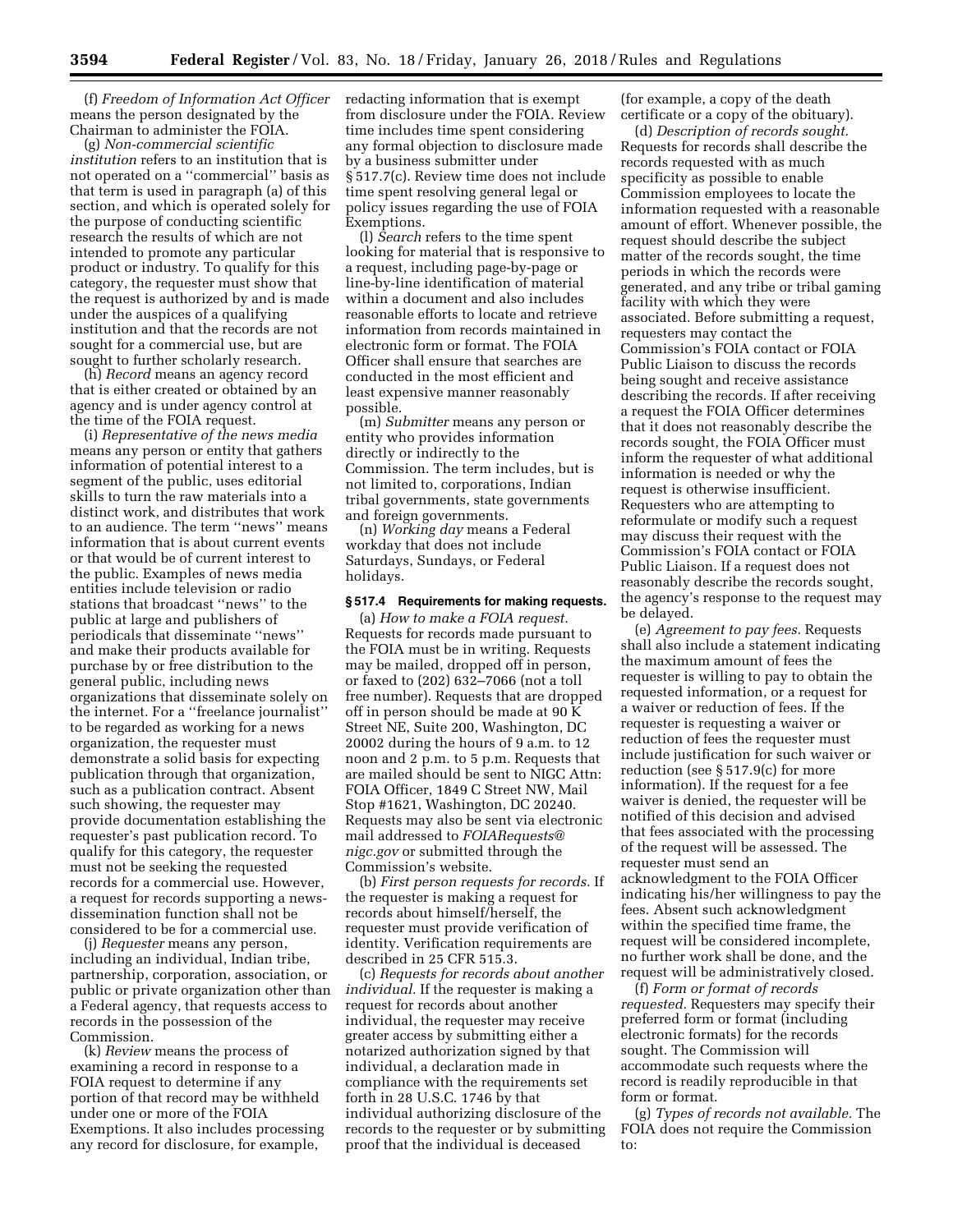(1) Compile or create records solely for the purpose of satisfying a request for records;

(2) Provide records not yet in existence, even if such records may be expected to come into existence at some future time; or

(3) Restore records destroyed or otherwise disposed of, except that the FOIA Officer must notify the requester that the requested records have been destroyed or disposed.

# **§ 517.5 Responsibility for responding to requests.**

(a) *In general.* In determining which records are responsive to a request, the Commission ordinarily will include only records in its possession as of the date it begins its search for records. If any other date is used, the FOIA Officer shall inform the requester of that date.

(b) *Authority to grant or deny requests.* The FOIA Officer shall make initial determinations either to grant or deny in whole or in part a request for records.

(c) *Granting of requests.* When the FOIA Officer determines that the requested records shall be made available, the FOIA Officer shall notify the requester in writing and provide copies of the requested records in whole or in part. Records disclosed in part shall be marked or annotated to show the exemption applied to the withheld information and the amount of information withheld unless to do so would harm the interest protected by an applicable exemption. If a requested record contains exempted material along with nonexempt material, all reasonable segregable material shall be disclosed.

(d) *Adverse Determinations.* If the FOIA Officer makes an adverse determination denying a request in any respect, it must notify the requester of that adverse determination in writing. Adverse determinations include decisions that: The requested record is exempt from release, in whole or in part; the request does not reasonably describe the records sought; the information requested is not a record subject to the FOIA; the requested record does not exist, cannot be located, or has been destroyed; or the requested record is not readily reproducible in the form or format sought by the requester; denials involving fees or fee waiver matters; and denials of requests for expedited processing.

(e) *Content of adverse determination.*  Any adverse determination issued by the FOIA Officer must include:

(1) A brief statement of the reasons for the adverse determination, including any FOIA exemption applied by the

agency in denying access to a record unless to do so would harm the interest protected by an applicable exemption;

(2) An estimate of the volume of any records or information withheld, such as the number of pages or other reasonable form of estimation, although such an estimate is not required if the volume is otherwise indicated by deletions marked on records that are disclosed in part or if providing an estimate would harm an interest protected by an applicable exemption;

(3) A statement that the adverse determination may be appealed under § 517.8 of this part and a description of the appeal requirements; and

 $(4)$   $\overline{A}$  statement notifying the requester of the assistance available from the Commission's FOIA Public Liaison and the dispute resolution services offered by the Office of Government Information Services.

(f) *Consultation, referral, and coordination.* When reviewing records located in response to a request, the FOIA Officer will determine whether another agency of the Federal Government is better able to determine whether the record is exempt from disclosure under the FOIA. As to any record determined to be better suited for review by another Federal Government agency, the FOIA Officer must proceed in one of the following ways.

(1) *Consultation.* When records originating with the Commission contain information of interest to another Federal Government agency, the FOIA Officer should typically consult with that other entity prior to making a release determination.

(2) *Referral.* (i) When the FOIA Officer believes that a different Federal Government agency is best able to determine whether to disclose the record, the FOIA Officer should typically refer the responsibility for responding to the request regarding that record to that agency. Ordinarily, the agency that originated the record is presumed to be the best agency to make the disclosure determination. If the Commission and another Federal Government agency jointly agree that the agency processing the request is in the best position to respond regarding the record, then the record may be handled as a consultation.

(ii) Whenever the FOIA Officer refers any part of the responsibility for responding to a request to another agency, he or she must document the referral, maintain a copy of the record that it refers, and notify the requester of the referral.

(iii) After the FOIA Officer refers a record to another Federal Government agency, the agency receiving the referral

shall make a disclosure determination and respond directly to the requester. The referral of a record is not an adverse determination and no appeal rights accrue to the requester by this act.

(3) *Coordination.* The standard referral procedure is not appropriate where disclosure of the identity of the agency to which the referral would be made could harm an interest protected by an applicable exemption, such as the exemptions that protect personal privacy interests. For example, if the FOIA Officer in responding to a request for records on a living third party locates records originating with a criminal law enforcement agency, and if the existence of that law enforcement interest in the third party was not publicly known, then to disclose that law enforcement interest could cause an unwarranted invasion of the personal privacy of the third party. In such instances, in order to avoid harm to an interest protected by an applicable exemption, the FOIA Officer should coordinate with the originating agency to obtain its views on whether the record may be disclosed. The FOIA Officer should then convey the determination as to whether the record will be released to the requester.

#### **§ 517.6 Timing of responses to requests.**

(a) *In general.* The FOIA Officer ordinarily shall respond to requests according to their order of receipt. All statutory and regulatory timelines will commence on the date that the request is received by the Commission's Headquarters FOIA Office that is designated to receive requests in § 517.4(a). In instances of requests misdirected to Commission field offices, the response time will commence on the date that the request is received by the Commission's Headquarters FOIA Office, but in any event no later than 10 working days after the request is first received by any Commission office.

(b) *Multitrack processing.* (1) The FOIA Officer may use multi-track processing in responding to requests. Multi-track processing means placing simple requests requiring rather limited review in one processing track and placing more voluminous and complex requests in one or more other tracks. Requests in either track are processed on a first-in/first-out basis.

(2) The FOIA Officer may provide requesters in its slower track(s) with an opportunity to limit the scope of their requests in order to qualify for faster processing within the specified limits of faster track(s). The FOIA Officer will do so either by contacting the requester by letter, telephone, electronic mail, or facsimile whichever is more efficient in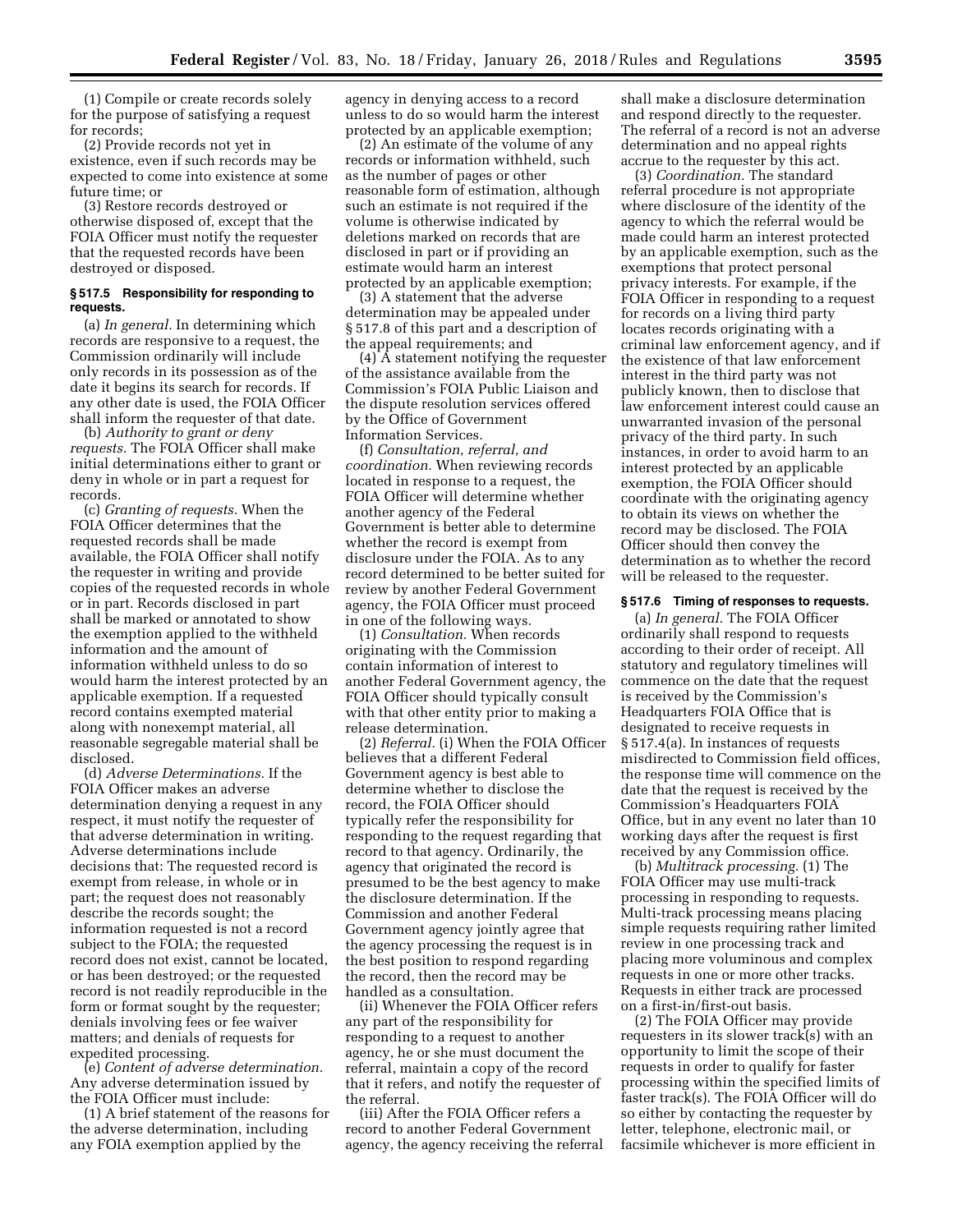each case. When providing a requester with the opportunity to limit the scope of their request, the FOIA Officer shall also advise the requester of the availability of the Commission's FOIA Public Liaison to aid in the resolution of any dispute arising between the requester and the Commission as well as the requester's right to seek dispute resolution services from the Office of Government Information Services.

(c) *Initial determinations.* (1) The FOIA Officer shall make an initial determination regarding access to the requested information and notify the requester within twenty (20) working days after receipt of the request. This 20 day period may be extended if unusual circumstances arise. If an extension is necessary, the FOIA Officer shall promptly notify the requester of the extension, briefly stating the reasons for the extension, and estimating when the FOIA Officer will respond. Unusual circumstances warranting extension are:

(i) The need to search for and collect the requested records from field facilities or other establishments that are separate from the office processing the request;

(ii) The need to search for, collect, and appropriately examine a voluminous amount of records which are demanded in a single request; or

(iii) The need for consultation with another agency having a substantial interest in the determination of the request, which consultation shall be conducted with all practicable speed.

(2) If the FOIA Officer decides that an initial determination cannot be reached within the time limits specified in paragraph (c)(1) of this section, the FOIA Officer shall notify the requester of the reasons for the delay and include an estimate of when a determination will be made. The requester will then have the opportunity to modify the request or arrange for an alternative time frame for completion of the request. To assist in this process, the FOIA Officer shall advise the requester of the availability of the Commission's FOIA Public Liaison to aid in the resolution of any disputes between the requester and the Commission, and notify the requester of his or her right to seek dispute resolution services from the Office of Government Information **Services** 

(3) If no initial determination has been made at the end of the 20 day period provided for in paragraph (c)(1) of this section, including any extension, the requester may appeal the action to the FOIA Appeals Officer.

(d) *Expedited processing of request.*  (1) A requester may make a request for expedited processing at any time.

(2) When a request for expedited processing is received, the FOIA Officer must determine whether to grant the request for expedited processing within ten (10) calendar days of its receipt. Requests will receive expedited processing if one of the following compelling needs is met:

(i) The requester can establish that failure to receive the records quickly could reasonably be expected to pose an imminent threat to the life or physical safety of an individual; or

(ii) The requester is primarily engaged in disseminating information and can demonstrate that an urgency to inform the public concerning actual or alleged Federal Government activity exists.

(3) A requester who seeks expedited processing must submit a statement, certified to be true and correct, explaining in detail the basis for making the request for expedited processing. As a matter of administrative discretion, the FOIA Officer may waive the formal certification requirement.

(4) Administrative appeals of denials of expedited processing will be given expeditious consideration. If the denial of expedited processing is upheld by the FOIA Appeals Officer, that decision is immediately subject to judicial review in the appropriate Federal district court.

#### **§ 517.7 Confidential commercial information.**

(a) *Notice to submitters.* The FOIA Officer shall, to the extent permitted by law, provide a submitter who provides confidential commercial information to the Commission, with prompt notice of a FOIA request or administrative appeal encompassing the confidential commercial information if the Commission may be required to disclose the information under the FOIA. Such notice shall either describe the exact nature of the information requested or provide copies of the records or portions thereof containing the confidential commercial information. The FOIA Officer shall also notify the requester that notice and opportunity to object has been given to the submitter.

(b) *Where notice is required.* Notice shall be given to a submitter when:

(1) The information has been designated by the submitter as confidential commercial information protected from disclosure. Submitters of confidential commercial information shall use good faith efforts to designate, either at the time of submission or a reasonable time thereafter, those portions of their submissions they deem protected from disclosure under Exemption 4 of the FOIA. Such designation shall be deemed to have expired ten years after the date of

submission, unless the requester provides reasonable justification for a designation period of greater duration; or

(2) The FOIA Officer has reason to believe that the information may be protected from disclosure under Exemption 4 of the FOIA.

(c) *Where notice is discretionary.* If the FOIA Officer has reason to believe that information submitted to the Commission may be protected from disclosure under any other exemption of the FOIA, the FOIA Officer may, in his or her discretion, provide the submitter with notice and an opportunity to object to the release of that information.

(d) *Opportunity to object to disclosure.* The FOIA Officer shall afford a submitter a reasonable period of time to provide the FOIA Officer with a detailed written statement of any objection to disclosure. The statement shall specify all grounds for withholding any of the information under any exemption of the FOIA, and if Exemption 4 applies, shall demonstrate the reasons the submitter believes the information to be confidential commercial information that is exempt from disclosure. Whenever possible, the submitter's claim of confidentiality shall be supported by a statement or certification by an officer or authorized representative of the submitter. In the event a submitter fails to respond to the notice in the time specified, the submitter will be considered to have no objection to the disclosure of the information. Information provided by the submitter that is received after the disclosure decision has been made will not be considered. Information provided by a submitter pursuant to this paragraph may itself be subject to disclosure under the FOIA.

(e) *Notice of intent to disclose.* The FOIA Officer shall carefully consider a submitter's objections and specific grounds for nondisclosure prior to determining whether to disclose the information requested. Whenever the FOIA Officer determines that disclosure is appropriate, the FOIA Officer shall, within a reasonable number of days prior to disclosure, provide the submitter with written notice of the intent to disclose which shall include a statement of the reasons for which the submitter's objections were overruled, a description of the information to be disclosed, and a specific disclosure date. The FOIA Officer shall also notify the requester that the requested records will be made available.

(f) *Notice of lawsuit.* If the requester files a lawsuit seeking to compel disclosure of confidential commercial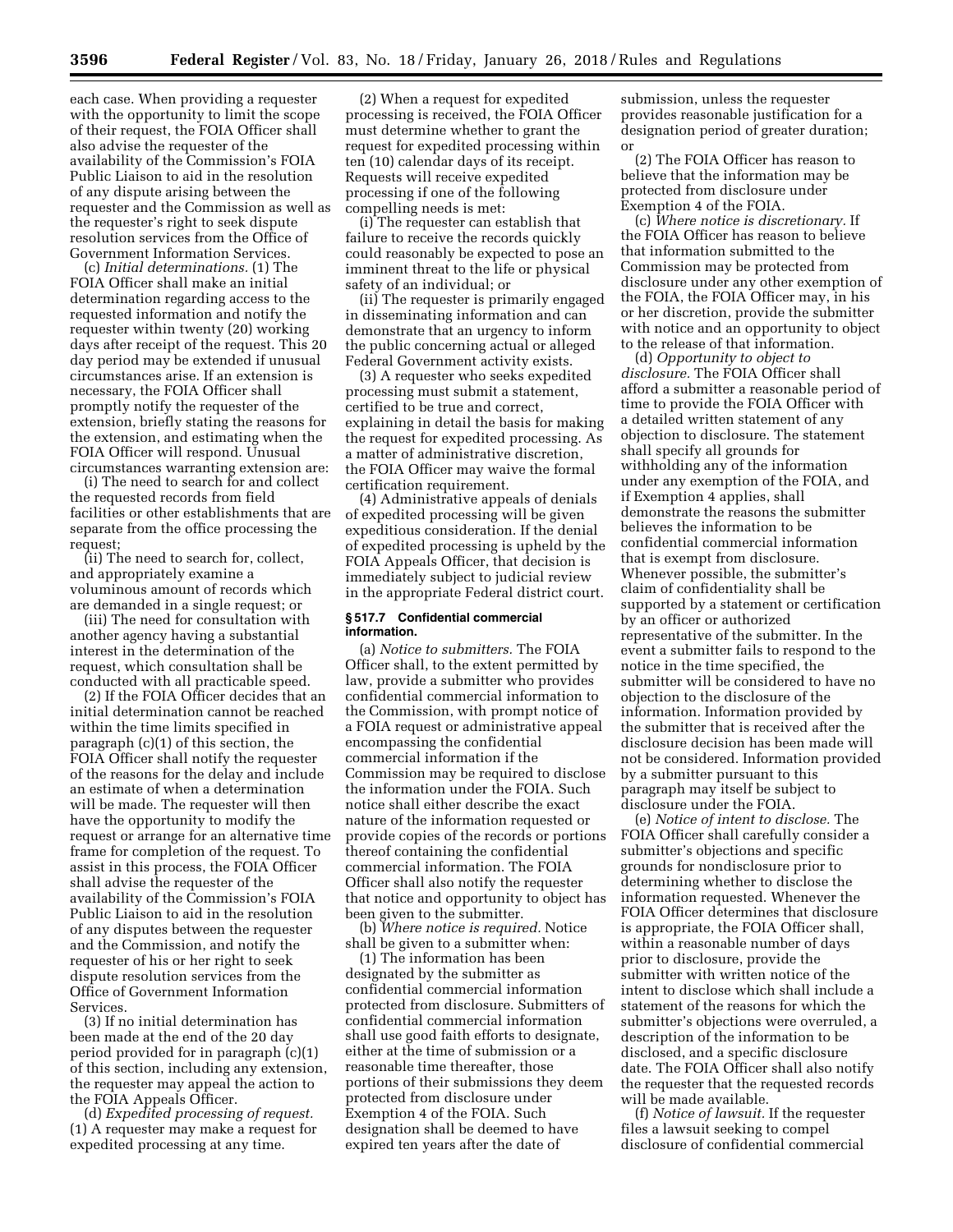information, the FOIA Officer shall promptly notify the submitter of this action. If a submitter files a lawsuit seeking to prevent disclosure of confidential commercial information, the FOIA Officer shall notify the requester.

(g) *Exceptions to the notice requirements under this section.* The notice requirements under paragraphs (a) and (b) of this section shall not apply if:

(1) The FOIA Officer determines that the information should not be disclosed pursuant to Exemption 4 and/or any other exemption of the FOIA;

(2) The information lawfully has been published or officially made available to the public;

(3) Disclosure of the information is required by law (other than the FOIA);

(4) The information requested is not designated by the submitter as exempt from disclosure in accordance with this part, when the submitter had the opportunity to do so at the time of submission of the information or within a reasonable time thereafter, unless the agency has substantial reason to believe that disclosure of the information would result in competitive harm; or

(5) The designation made by the submitter in accordance with this part appears obviously frivolous. When the FOIA Officer determines that a submitter was frivolous in designating information as confidential, the FOIA Officer must provide the submitter with written notice of any final administrative disclosure determination within a reasonable number of days prior to the specified disclosure date, but no opportunity to object to disclosure will be offered.

#### **§ 517.8 Appeals.**

(a) *Right of appeal.* The requester has the right to appeal to the FOIA Appeals Officer any adverse determination.

(b) *Notice of Appeal*—(1) *Time for appeal.* To be considered timely, an appeal must be postmarked, or in the case of electronic submissions, transmitted, no later than ninety (90) calendar days after the date of the response or after the time limit for response by the FOIA Officer has expired. Prior to submitting an appeal any outstanding fees associated with FOIA requests must be paid in full.

(2) *Form of appeal.* An appeal shall be initiated by filing a written notice of appeal. The notice shall be accompanied by copies of the original request and adverse determination. To expedite the appellate process and give the requester an opportunity to present his/her arguments, the notice should contain a brief statement of the reasons

why the requester believes the adverse determination to have been in error. Requesters may submit appeals by mail, facsimile, or electronically. Appeals sent by mail shall be addressed to the National Indian Gaming Commission, Attn: FOIA Appeals Officer, 1849 C Street NW, Mailstop #1621, Washington, DC 20240. Appeals may also be submitted via electronic mail at *[FOIARequests@nigc.gov](mailto:FOIARequests@nigc.gov)* or through the NIGC's website. To facilitate handling, the requester should mark both the appeal letter and envelope, or subject line of the electronic transmission ''Freedom of Information Act Appeal.''

(c) *Final agency determinations.* The FOIA Appeals Officer shall issue a final written determination, stating the basis for its decision, within twenty (20) working days after receipt of a notice of appeal. If the determination is to provide access to the requested records, the FOIA Officer shall make those records immediately available to the requester. If the determination upholds the adverse determination, the FOIA Appeals Officer shall notify the requester of the determination, the ability to obtain mediation services offered by the Office of Government Information Services as a non-exclusive alternative to litigation, and the right to obtain judicial review in the appropriate Federal district court.

(d) *When appeal is required.* Before seeking review by a court of the FOIA Officer's adverse determination, a requester generally must first submit a timely administrative appeal.

#### **§ 517.9 Fees.**

(a) *In general.* Fees pursuant to the FOIA shall be assessed according to the schedule contained in paragraph (b) of this section for services rendered by the Commission in response to requests for records under this part. All fees shall be charged to the requester, except where the charging of fees is limited under paragraph (d) or (e) of this section or where a waiver or reduction of fees is granted under paragraph (c) of this section. Payment of fees should be by check or money order made payable to the Treasury of the United States.

(b) *Charges for responding to FOIA requests.* The following fees shall be assessed in responding to requests for records submitted under this part, unless a waiver or reduction of fees has been granted pursuant to paragraph (c) of this section:

(1) *Duplication.* The FOIA Officer will honor a requester's preference for receiving a record in a particular form or format where he or she can readily reproduce the record in the form or format requested. When photocopies are

supplied, the FOIA Officer shall charge \$0.15 per page for copies of documents up to  $8\frac{1}{2} \times 14$ . For copies of records produced on tapes, compact discs, or other media, the FOIA Officer shall charge the direct costs of producing the copy, including operator time. Where paper documents must be scanned in order to comply with a requester's preference to receive the records in electronic format, the requester must also pay the direct costs associated with scanning those materials. For other methods of reproduction, the FOIA Officer shall charge the actual direct costs of producing the documents.

(2) *Searches*—(i) *Manual searches.*  Whenever feasible, the FOIA Officer will charge at the salary rate (basic pay plus 16% percent for benefits) of the employee or employees performing the search. However, where a homogenous class of personnel is used exclusively in a search (*e.g.,* all administrative/clerical or all professional/executive), the FOIA Officer shall charge \$4.45 per quarter hour for clerical time and \$7.75 per quarter hour for professional time. Charges for search time less than a full hour will be in increments of quarter hours.

(ii) *Computer searches.* The FOIA Officer will charge the actual direct costs of conducting computer searches. These direct costs shall include the cost of operating the central processing unit for that portion of operating time that is directly attributable to searching for requested records, as well as the costs of operator/programmer salary apportionable to the search. For requests that require the creation of a new computer program to locate requested records, the Commission will charge the direct costs associated with such program's creation. The FOIA Officer must notify the requester of the costs associated with creating such a program, and the requester must agree to pay the associated costs before the costs may be incurred.

(3) *Review fees.* Review fees shall be assessed only with respect to those requesters who seek records for a commercial use under paragraph (d)(1) of this section. Review fees shall be assessed at the same rates as those listed under paragraph (b)(2)(i) of this section. Review fees shall be assessed only for the initial record review, for example, review undertaken when the FOIA Officer analyzes the applicability of a particular exemption to a particular record or portion thereof at the initial request level. No charge shall be assessed at the administrative appeal level of an exemption already applied.

(c) *Statutory waiver.* Documents shall be furnished without charge or at a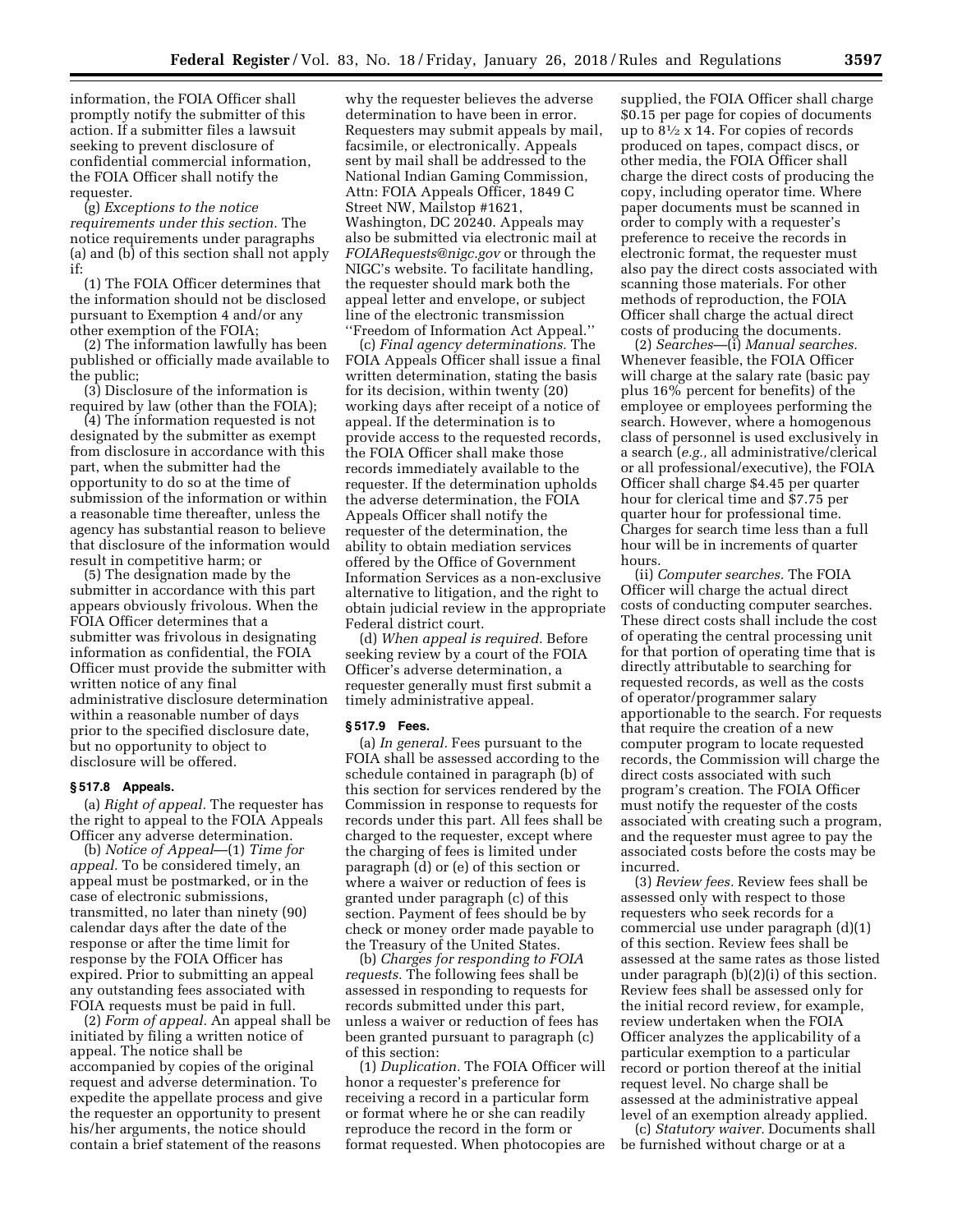charge below that listed in paragraph (b) of this section where it is determined, based upon information provided by a requester or otherwise made known to the FOIA Officer, that disclosure of the requested information is in the public interest. Disclosure is in the public interest if it is likely to contribute significantly to public understanding of government operations and is not primarily for commercial purposes. Requests for a waiver or reduction of fees shall be considered on a case by case basis. In order to determine whether the fee waiver requirement is met, the FOIA Officer shall consider the following six factors:

(1) *The subject of the request.*  Whether the subject of the requested records concerns the operations or activities of the government;

(2) *The informative value of the information to be disclosed.* Whether the disclosure is likely to contribute to an understanding of government operations or activities;

(3) *The contribution to an understanding of the subject by the general public likely to result from disclosure.* Whether disclosure of the requested information will contribute to public understanding;

(4) *The significance of the contribution to public understanding.*  Whether the disclosure is likely to contribute significantly to public understanding of government operations or activities;

(5) *The existence and magnitude of commercial interest.* Whether the requester has a commercial interest that would be furthered by the requested disclosure; and, if so

(6) *The primary interest in disclosure.*  Whether the magnitude of the identified commercial interest of the requester is sufficiently large, in comparison with the public interest in disclosure, that disclosure is primarily in the commercial interest of the requester.

(d) *Types of requesters.* There are four categories of FOIA requesters: Commercial use requesters, educational and non-commercial scientific institutional requesters; representative of the news media; and all other requesters. These terms are defined in § 517.3. The following specific levels of fees are prescribed for each of these categories:

(1) *Commercial use requesters.* The FOIA Officer shall charge commercial use requesters the full direct costs of searching for, reviewing, and duplicating requested records.

(2) *Educational and non-commercial scientific institutions requesters.* The FOIA Officer shall charge educational and non-commercial scientific

institution requesters for document duplication only, except that the first 100 pages of copies shall be provided without charge.

(3) *News media requesters.* The FOIA Officer shall charge news media requesters for document duplication costs only, except that the first 100 pages of paper copies shall be provided without charge.

(4) *All other requesters.* The FOIA Officer shall charge requesters who do not fall into any of the categories in paragraphs (d)(1) through (3) of this section fees which cover the full reasonable direct costs incurred for searching for and reproducing records if that total costs exceeds \$15.00, except that the first 100 pages and the first two hours of manual search time shall not be charged. To apply this term to computer searches, the FOIA Officer shall determine the total hourly cost of operating the central processing unit and the operator's salary (plus 16 percent for benefits). When the cost of the search equals the equivalent dollar amount of two hours of the salary of the person performing the search, the FOIA Officer will begin assessing charges for the computer search.

(e) *Restrictions on charging fees.* (1) Ordinarily, no charges will be assessed when requested records are not found or when records located are withheld as exempt. However, if the requester has been notified of the estimated cost of the search time and has been advised specifically that the requested records may not exist or may be withheld as exempt, fees may be charged.

(2) If the Commission fails to comply with the FOIA's time limits for responding to a request, it may not charge search fees or, in cases where records are not sought for commercial use and the request is made by an educational institution, non-commercial scientific institution, or representative of the news media, duplication fees, except as described in paragraphs  $(e)(2)(i)$ –(iii) of this section.

(i) If the FOIA Officer determines that unusual circumstances, as defined by the FOIA, apply and provides timely written notice to the requester in accordance with the FOIA, then a failure to comply with the statutory time limit shall be excused for an additional 10 days.

(ii) If the FOIA Officer determines that unusual circumstances, as defined by the FOIA, apply and more than 5,000 pages are necessary to respond to the request, then the Commission may charge search fees and duplication fees, where applicable, if the following steps are taken. The FOIA Officer must:

(A) Provide timely written notice of unusual circumstances to the requester in accordance with the FOIA and

(B) Discuss with the requester via written mail, email, or telephone (or made not less than three good-faith attempts to do so) how the requester could effectively limit the scope of the request in accordance with 5 U.S.C. 552(a)(6)(B)(ii).

(iii) If a court determines that exceptional circumstances exist, as defined by the FOIA, then a failure to comply with the time limits shall be excused for the length of time provided by the court order.

(f) *Charges for interest.* The FOIA Officer may assess interest charges on an unpaid bill, accrued under previous FOIA request(s), starting the 31st day following the day on which the bill was sent to you. A fee received by the FOIA Officer, even if not processed will result in a stay of the accrual of interest. The Commission shall follow the provisions of the Debt Collection Act of 1982, as amended, its implementing procedures, and the Commission's debt collection regulations located in 25 CFR part 513 to recover any indebtedness owed to the Commission.

(g) *Aggregating requests.* The requester or a group of requesters may not submit multiple requests at the same time, each seeking portions of a document or documents solely in order to avoid payment of fees. When the FOIA Officer reasonably believes that a requester is attempting to divide a request into a series of requests to evade an assessment of fees, the FOIA Officer may aggregate such request and charge accordingly.

(h) *Advance payment of fees.* Fees may be paid upon provision of the requested records, except that payment may be required prior to that time if the requester has previously failed to pay fees or if the FOIA Officer determines that total fee will exceed \$250.00. When payment is required in advance of the processing of a request, the time limits prescribed in § 517.6 shall not be deemed to begin until the FOIA Officer has received payment of the assessed fee.

(i) *Payment of fees.* Where it is anticipated that the cost of providing the requested record will exceed \$25.00 after the free duplication and search time has been calculated, and the requester has not indicated in advance a willingness to pay a fee greater than \$25.00, the FOIA Officer shall promptly notify the requester of the amount of the anticipated fee or a portion thereof, which can readily be estimated. The notification shall offer the requester an opportunity to confer with agency